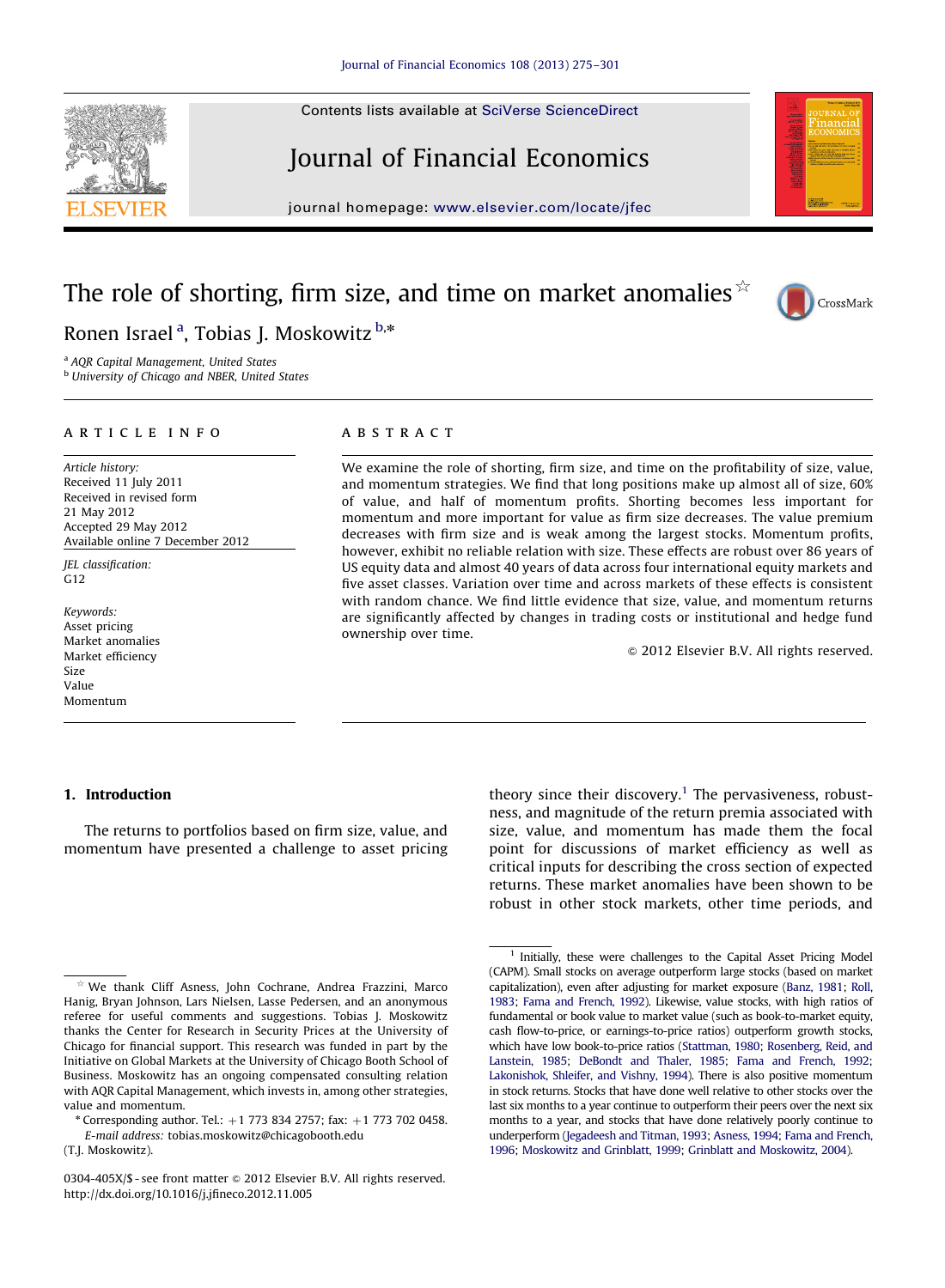other asset classes ([Chan, Hamao, and Lakonishok, 1991](#page--1-0); [Hawawini and Keim, 1995;](#page--1-0) [Fama and French, 1998,](#page--1-0) [2012](#page--1-0); [Rouwenhorst, 1998;](#page--1-0) [Griffin, Ji, and Martin, 2003](#page--1-0); Asness, Moskowitz, and Pedersen, forthcoming) and have motivated the use of empirical asset pricing models that incorporate their returns ([Fama and French, 1993,](#page--1-0) [2012](#page--1-0); [Carhart, 1997](#page--1-0); Asness, Moskowitz, and Pedersen, forthcoming). The vast literature on these anomalies has generated a wide debate as to the underlying explanations for these return premia, which generally fall into two categories: rational risk-based models or behavioral theories. Also, a lack of consensus exists on the implementability of these strategies in practice. Both of these issues are paramount to discussions of market efficiency with respect to these anomalies.

Given the disparate views in the literature, we take stock of the empirical evidence of these market anomalies, to shed some light on these issues. We investigate three questions. First, how important is short selling to the profitability of these strategies? Second, what role does firm size play in the efficacy of these investment styles? Third, how have the returns to these strategies and the role of size and shorting varied over time? The importance of size, shorting, and time to the profitability of these strategies helps identify possible explanations as well as implementation costs associated with each anomaly. Without having to specify a trading cost model, which is investor specific, we acknowledge that small stocks are more costly and more difficult to trade and that shorting is more costly and more constrained. Arbitrage activity and capital are, therefore, likely to be more limited in small stocks and when shorting. Consistent with this view, many behavioral theories suggest stronger returns among smaller, less liquid securities and when there is negative news ([Hong and Stein, 1999;](#page--1-0) [Hong, Lim,](#page--1-0) [and Stein, 2000](#page--1-0); [Lee and Swaminathan, 2000\)](#page--1-0). How these effects have evolved over time could also help reveal what drives these anomalies. We examine how these effects have varied with changes to trading costs and institutional ownership over time, including the surge in hedge fund activity over the last two decades.

We examine the role of shorting from two perspectives: the value added from short selling of assets in a long-short portfolio and the value added from underweighting stocks relative to a benchmark (e.g., the market portfolio). Because short positions are generally more costly to maintain than long positions and because some investors are restricted from taking short positions (e.g., mutual funds and institutions) the net of trading cost returns could be substantially lower and not accessible to many investors, if shorting is an important driver of the profits to these strategies.

The role of firm size also plays a dual part in our study. First, we examine the return premium associated with size. Second, we examine the interaction between firm size and the return premia to value and momentum, including the interaction of firm size with the importance of shorting for these strategies. If the bulk of the returns to these strategies is concentrated among small or micro-cap stocks, then the fraction of the market affected by these anomalies could be small. Moreover, trading costs are typically highest among the smallest stocks, and small stocks are the most difficult and costly to short. Hence, the interaction between firm size and the other anomalies provides insight into the implementation costs of these strategies.

Using data over the last 86 years in the U.S. stock market (from 1926 to 2011) and over the last four decades in international stock markets and other asset classes (from 1972 to 2011), we find that the importance of shorting is inconsequential for all strategies when looking at raw returns. For an investor who cares only about raw returns, the return premia to size, value, and momentum are dominated by the contribution from long positions. Shorting only matters if investors care about returns relative to a benchmark, such as the market portfolio. Looking at marketadjusted returns (market alphas), long positions comprise the bulk of the size premium, capture about 60% of the value premium, and comprise half of the momentum return premium. Long-only versions of value and momentum deliver positive and significant alphas relative to the market.

Looking across different size firms, we find that the momentum premium is present and stable across all size groups. Little evidence exists that momentum is substantially stronger among small cap stocks over the entire 86-year US sample period. The value premium, meanwhile, is largely concentrated only among small stocks and is insignificant among the largest two quintiles of stocks (largest 40% of NYSE stocks).<sup>2</sup>

The contribution to value and momentum profits from shorting varies with firm size. Shorting becomes less (more) important for momentum and more (less) important for value strategies as firm size decreases (increases). However, across all size groups, we cannot reject that the abnormal profits to value and momentum trading are generated equally by long and short positions.

We examine the robustness of these findings over time and in relation to time series variation in trading costs, institutional ownership, and hedge fund assets. First, we find that significant momentum returns are present across size categories in every 20-year subsample we examine, including the most recent two decades that followed the initial publication of the original momentum studies. Moreover, the findings of [Hong, Lim, and Stein](#page--1-0) [\(2000\)](#page--1-0) and [Grinblatt and Moskowitz \(2004\)](#page--1-0) that momentum is markedly stronger among small cap stocks and on the short side seems to be sample specific. Outside of the samples studied in those papers [most notably, 1980 to 1996, the sample period covered in [Hong, Lim, and Stein](#page--1-0) [\(2000\)](#page--1-0)], we find no evidence that momentum is stronger among small stocks or from shorting, and, over the entire period that includes those samples, no significant difference emerges in momentum returns across size groups or from shorting. Returns to value investing, however, are consistently stronger among small cap stocks in every subperiod and are largely nonexistent among large cap

 $2$  We follow the academic literature and, specifically, [Fama and](#page--1-0) [French \(1992](#page--1-0), [2008](#page--1-0), and 2010) in forming portfolios that use all publicly traded stocks on the NYSE, Amex, and Nasdaq. This means our smallest size groupings of stocks contain mostly micro-cap stocks that could be difficult to trade and implement in a real-world portfolio. The smallest grouping of stocks contain firms that are much smaller than firms in the Russell 2000 universe.